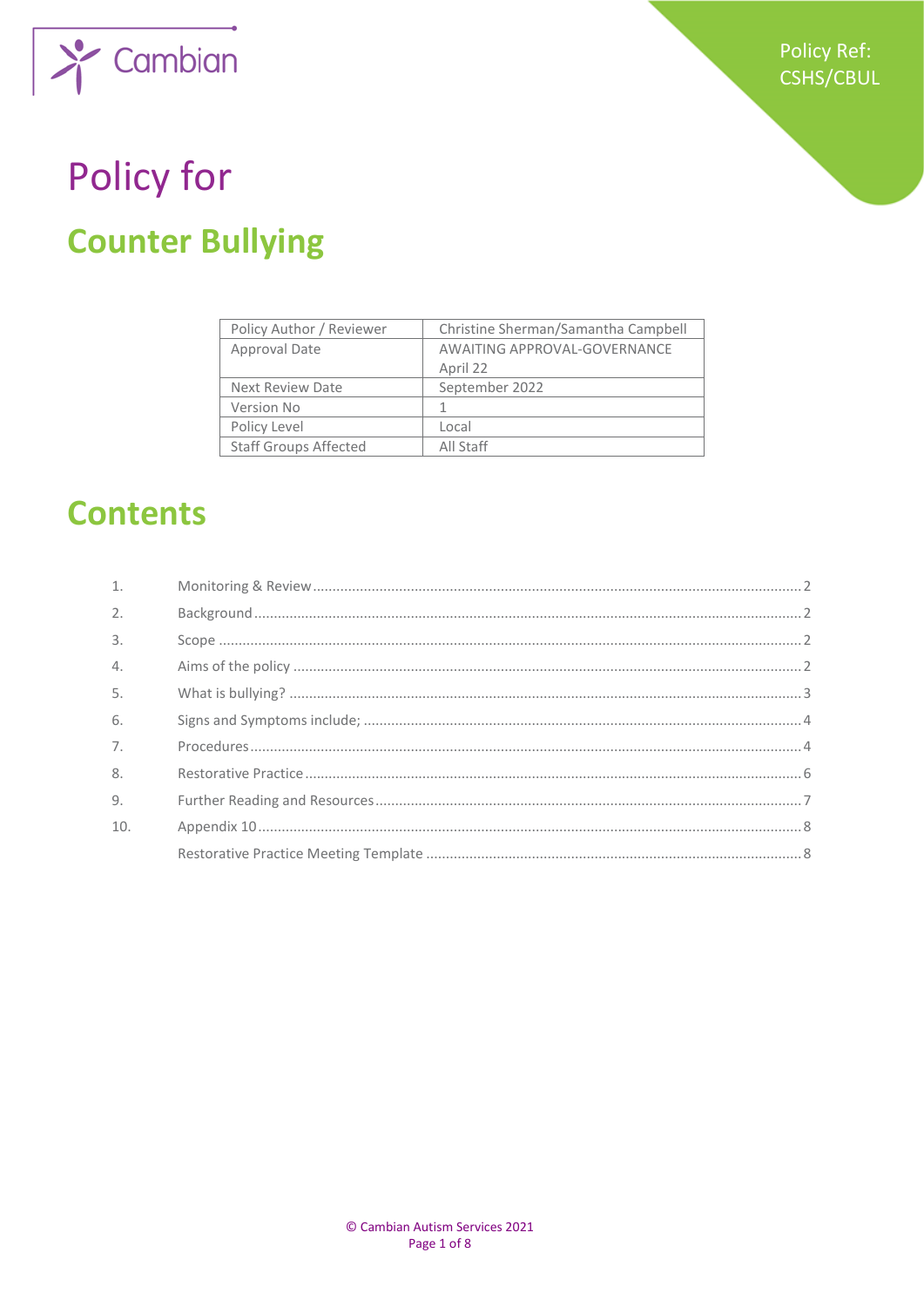

#### <span id="page-1-0"></span>1. Monitoring & Review

The Policy Author will undertake a formal review of this policy for the purpose of monitoring and of the efficiency with which the related duties have been discharged, by no later one year from the date of approval shown above, or earlier if significant changes to the systems and arrangements take place, or if legislation, regulatory requirements or best practice guidelines so require.

Signed:

Samantha Campbell Principal March 2022

#### <span id="page-1-1"></span>2. Background

The school leadership team expect that every allegation of bullying will be taken seriously. Students with ASC have difficulties with perspective taking and misreading social cues, which means that they can misinterpret the intentions and actions of others. Any allegation from a student who perceives they are being bullied should be taken seriously even if this appears to be a misperception. We take time to ensure that all staff, students and parents/Carers are aware of the effects of bullying on individuals and the school community as a whole. We all have a role in creating a safe and positive learning environment

#### <span id="page-1-2"></span>3. Scope

This policy applies to all students and all forms of bullying

#### <span id="page-1-3"></span>4. Aims of the policy

Cambian Spring Hill School aims to create an environment where pupils can grow and flourish without fear. Each pupil has the right to be safe in and out of school and to be protected when they are feeling vulnerable. We aim:

- To improve the Quality of Life of students.
- Ensure that children learn in a supportive, caring and safe environment, without fear of being bullied.
- To reinforce that the school takes bullying seriously and that it will not be tolerated.
- To take measures to prevent all forms of bullying in the school and during off-site activities.
- To support everyone in actions to identify and protect those who might be bullied.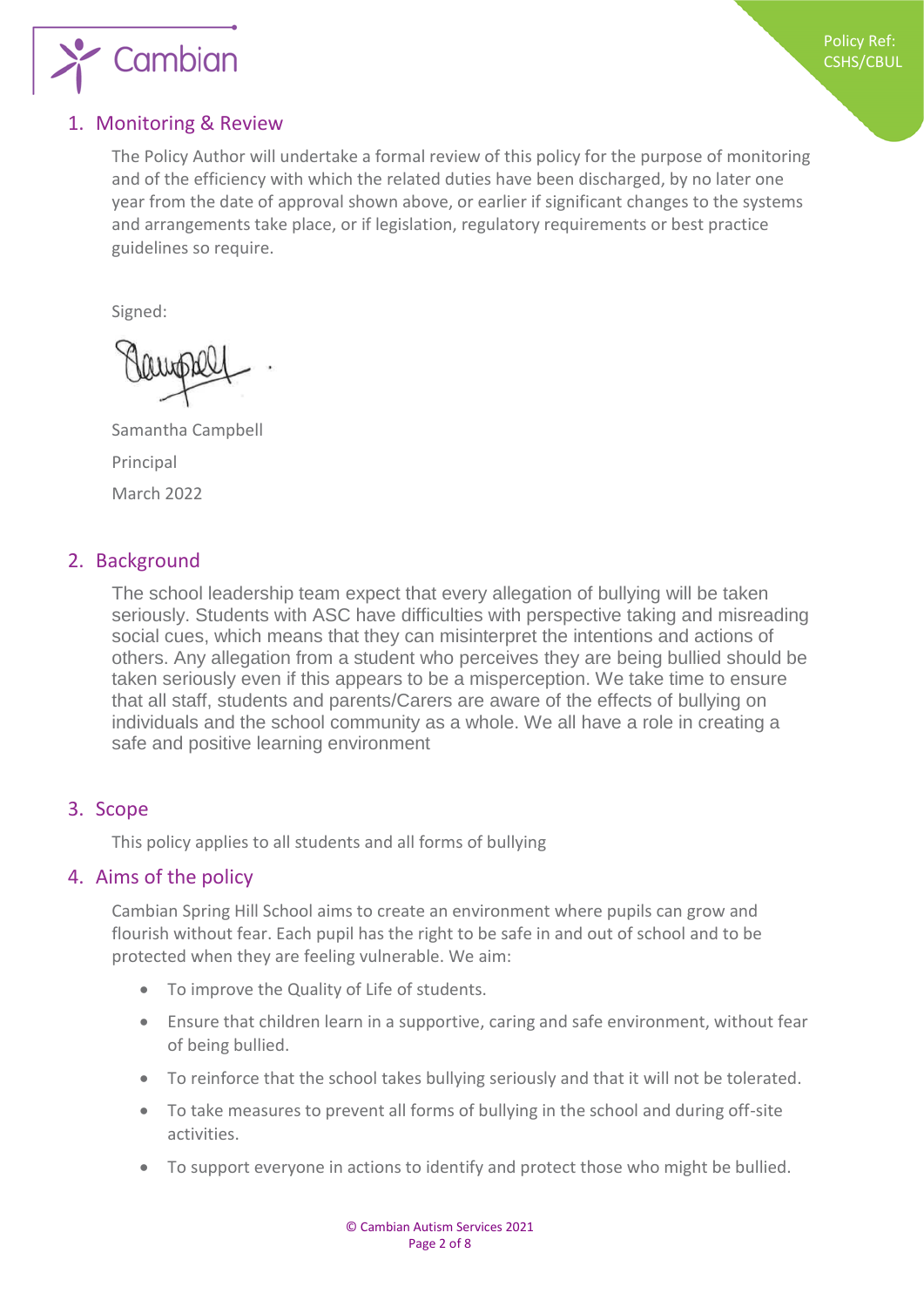Policy Ref: CSHS/CBUL

# Cambian

- To clarify for all students and staff that bullying is wholly and always unacceptable.
- To demonstrate to all that the safety and happiness of students is essential.
- To promote an environment where children feel they can trust and tell adults if they are being bullied or know about any bullying.
- To promote positive attitudes in students that foster resolution skills.
- To ensure that all staff are aware of their duty of care over those in their charge and highlight the need to be alert to the signs of bullying.
- To ensure that all staff are aware of procedures through regular updating of practice.

The school also recognises that it must take note of any bullying perpetrated outside school as this can have an impact on an individual student inside the school, and the signs/symptoms will be the same. The school will do what is reasonably practicable to support how such incidents of bullying are addressed.

#### <span id="page-2-0"></span>5. What is bullying?

The UK's Anti-Bullying Alliance and its members have a shared definition of bullying based on research from across the world over the last 30 years.

ABA defines bullying as:

## **"The repetitive, intentional hurting of one person or group by another person or group, where the relationship involves an imbalance of power. It can happen face to face or online"**

**There are four key elements to this definition:**

- Hurtful.
- Repetition.
- Power imbalance.

Intentional.

#### **Bullying behaviour can be:**

- Physical pushing, poking, kicking, hitting, biting, pinching etc.
- Verbal name-calling, sarcasm, spreading rumours, threats, teasing, belittling.
- Emotional isolating others, tormenting, hiding books, threatening gestures, ridicule, humiliation, intimidating, excluding, manipulation and coercion.
- Sexual unwanted physical contact, inappropriate touching, abusive comments, homophobic abuse, exposure to inappropriate films etc.
- Online / cyber posting on social media, sharing photos, sending nasty text messages, social exclusion.
- Indirect Can include the exploitation of individuals.

Behaviours that do not constitute bullying include:

• Mutual arguments and disagreements (where there is no power imbalance).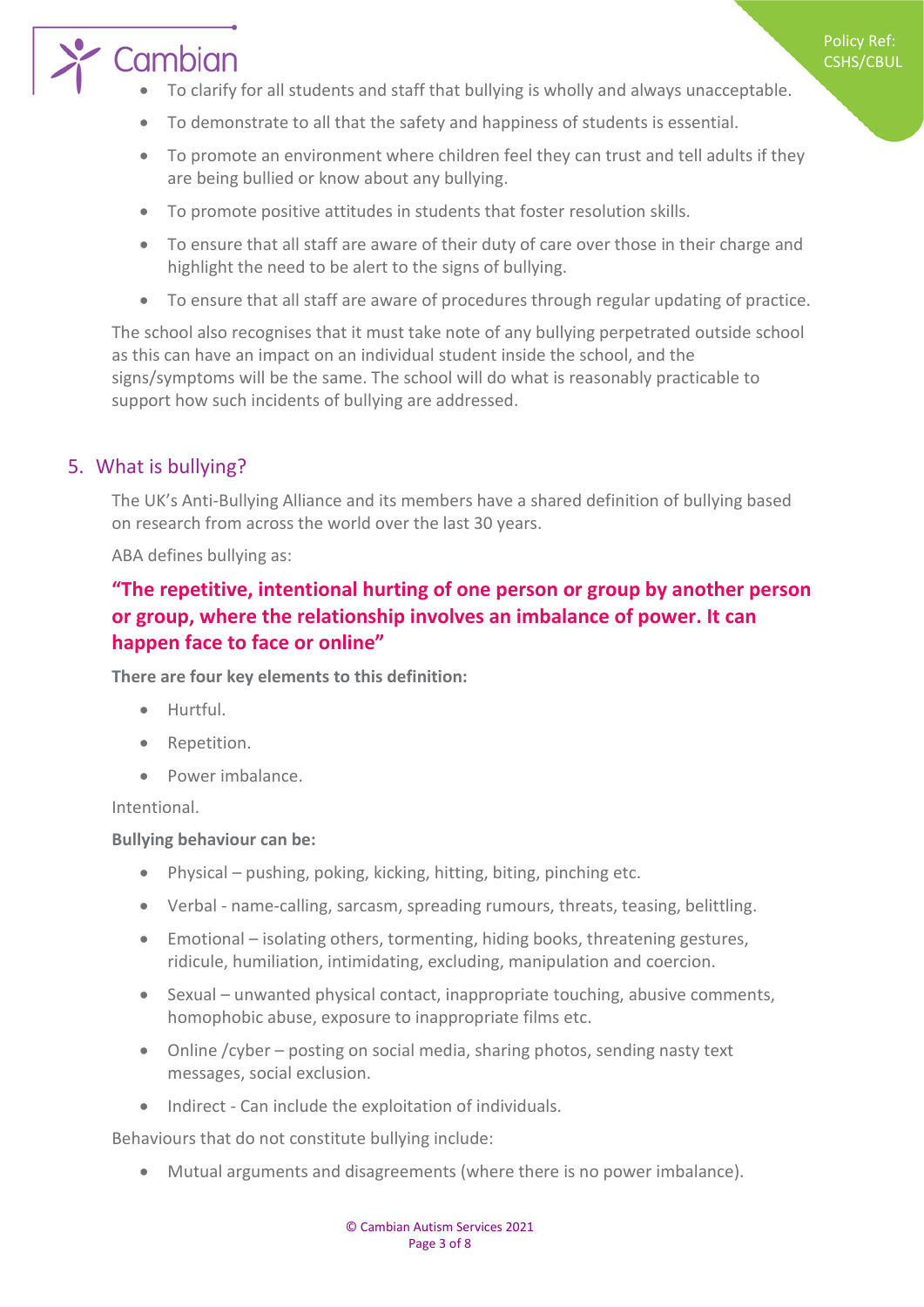# Cambian

- Not liking someone or a single act of social rejection.
- One-off acts of meanness or spite.
- Isolated incidents of aggression, intimidation or violence.

Policies relating to this one;

- Behaviour
- Safeguarding and Child Protection
- Curriculum
- PHSE
- Online Safety

#### <span id="page-3-0"></span>6. Signs and Symptoms include;

A student may indicate by signs or behaviour that they are being bullied. All staff should be aware of these possible signs and they should investigate if a student;

Policy Ref: CSHS/CBUL

- is unwilling to go to school
- becomes withdrawn, anxious or lacking in confidence
- starts stammering
- attempts or threatens self- harm
- cries himself to sleep at night or has nightmares/bedwetting
- regularly feels ill in the morning
- begins to do poorly in school work
- arrives with clothes torn or books damaged
- has possessions damaged or go missing
- has unexplained cuts and bruises
- stops eating
- is frightened to say what is wrong
- changes their usual routine

All staff should be aware of these possibilities and act promptly on any suspicions of bullying using the procedures outlined by the school.

#### <span id="page-3-1"></span>7. Procedures

#### **1. Listen carefully and calmly, and document what the student tells you**

Ensure a private place to talk. Do not dismiss their concerns or make them feel they are at fault. Listen to their account fully first and then ask them (and maybe others) questions to get more detail. Avoid the terms 'bully' or 'victim' and instead talk about the behaviour of everyone involved, including bystanders.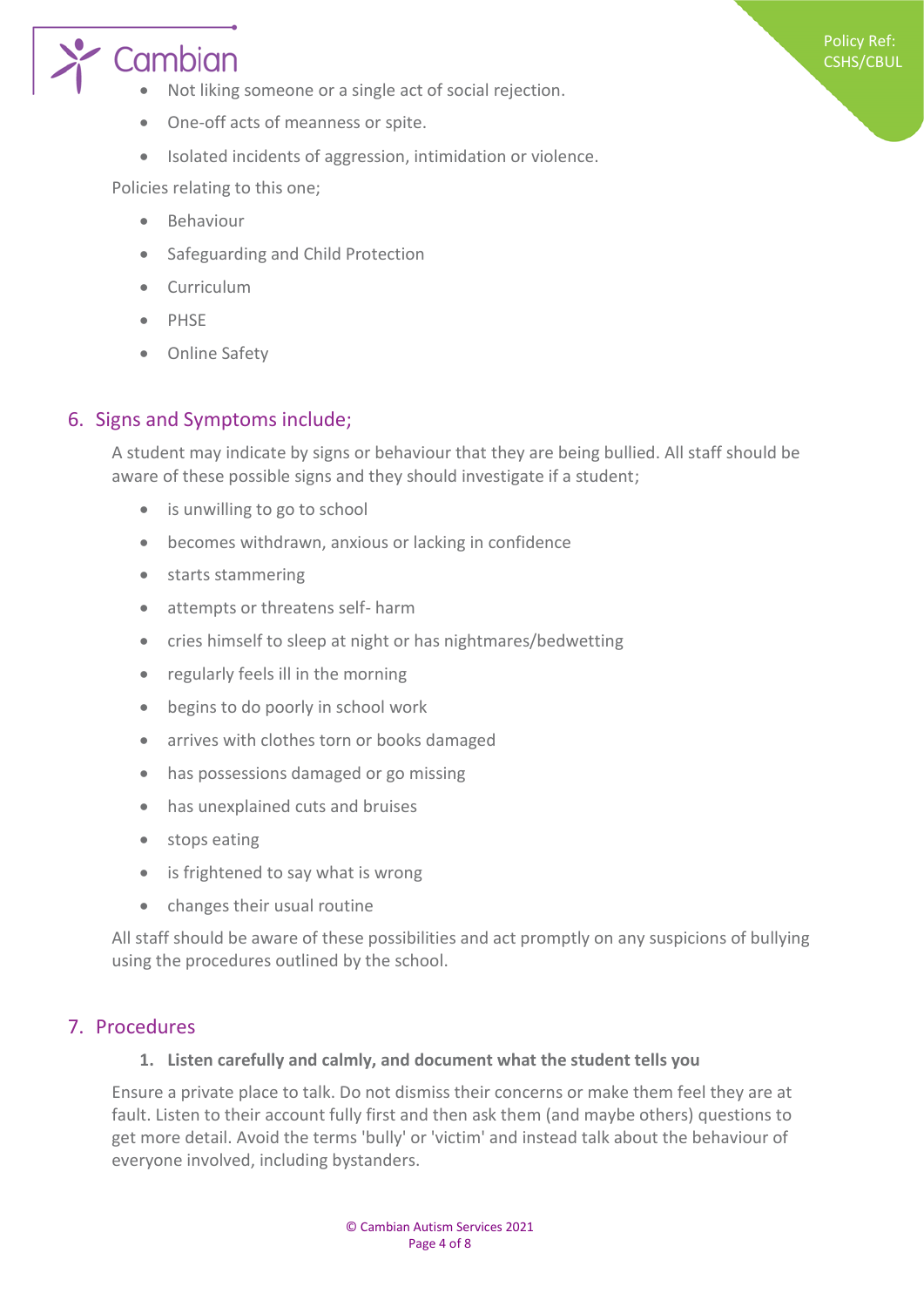Policy Ref: CSHS/CBUL

# Cambian

**Clarify if there are immediate safety risks and let the student know how you will address these. If there are, normal safeguarding procedures should be followed.** 

## **2. Collect additional information**

Ask for any evidence from the student. Speak with all students involved, including bystanders and other staff. Be alert to your legal responsibilities regarding evidence if the incident may constitute a crime. Keep records on behaviour watch. Ensure you have information that answers who, what, where, when, how, why. Students views on why bullying is happening can suggest ways the school can respond.

#### **3. Discuss with the multi-disciplinary team and share a plan of action with the students**

Where appropriate, discuss the concern with the relevant adults to ensure an holistic response in developing a plan of action. This could include parents/carers, the Head of Education, Clinical team, Student Support and Wellbeing officer and/or the Designated Safeguarding Lead.

Once you are confident you have a comprehensive picture of the situation, discuss a plan of action with the student/s. Refer to the school's policies in terms of expectations and implications. Where appropriate, the plan may include a restorative practice session. Where this forms part of the action plan, the meeting should be recorded using appendix 1.

Invite suggestions from students as appropriate.

Inform all students involved, of your intention to inform their parents/carers.

#### **4. Inform the students what you intend to do**

Provide as much information as you can without violating the privacy of other students or parents/carers. Also, inform them about when you are planning to follow up with them after implementing the plan. Explain that you will look at immediate and short-term responses as well as other long-term preventative measures or efforts to promote a positive school environment. Seek support from the clinical team to support students with significant communication difficulties.

## **5. Provide suggestions about what to do if the bullying occurs again**

Have information on hand to share with students or set up a meeting for them to talk about strategies with an appropriate staff member. Ensure they are aware of who they can talk to, signpost to the Student Support and Wellbeing Officer for additional support wen needed.

#### **6. Set a date for follow up review/s**

Bullying can require a sustained effort to prevent, particularly if situations are long-standing. Reviews are critical to check in with students and to ensure the school's efforts have not caused other problems or created a problem elsewhere.

#### **7. Record the incident in the school's student data management system, Behaviour Watch**

#### **8. Notify appropriate personnel**

Refer the matter to the responsible person: Head of Education, Assistant Head/Lead DSL and/or Registered Manager (for residential students), Clinical Team where appropriate.

#### **9. Contact the parent/guardian about the incident and your course of action**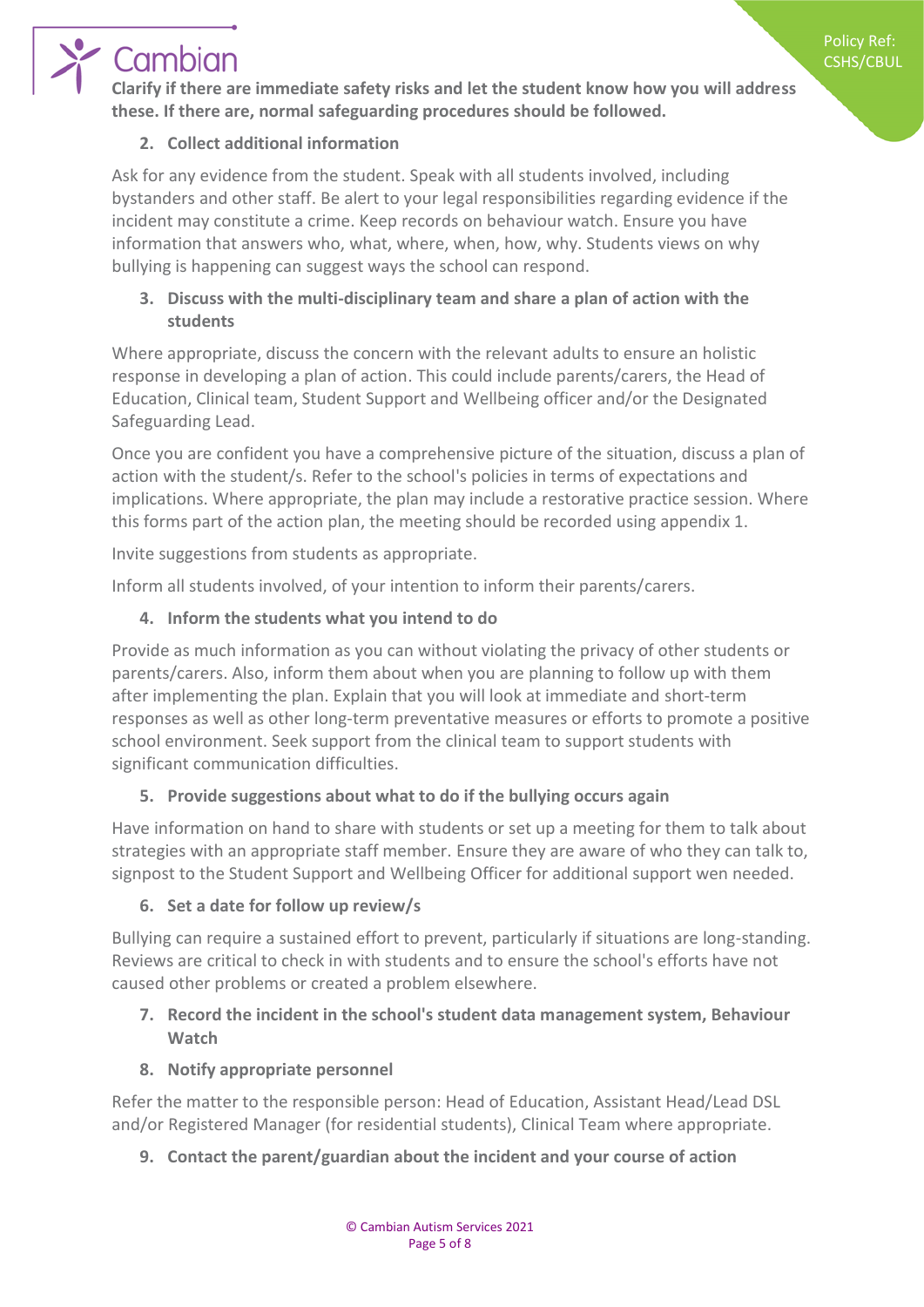# Cambian

If parents/guardians have not yet been involved in the process of planning the course of action (Step 3), advise them of the incident and the resulting course of action. Including reference to the school's policy and guidelines.

Refer parents to the responsible officer for further consultation if required.

#### **10. Follow up with students over the next several weeks and months**

It is essential to be alert to ongoing bullying, particularly the possibility that the bullying can 'reappear' in another form sometime later.

## <span id="page-5-0"></span>8. Restorative Practice

If left unchecked, without intervention, bullying issues in schools or residential settings can result in interpersonal conflict, which leaves two or more people feeling angry, hurt, resentful, anxious or even afraid.

When in conflict, people need:

- A chance to tell their side of the story their experience.
- Express their thoughts and feelings.
- Understand better how the situation happened.
- Understand how it can be avoided another time.
- To feel understood by the others involved.
- An acknowledgement of the harm caused, if not an apology.
- To find a way to move on and feel better about themselves.

Cambian Spring Hill School will seek to use restorative approaches in liaison with the inhouse therapy team to establish the most appropriate methods to employ with the students involved in the process.

#### **The potential advantages of restorative approaches in the school setting include:**

- A safer, more caring environment A more effective teaching and learning environment.
- A greater commitment by everyone for taking the time to listen to one another.
- A reduction in bullying and other interpersonal conflicts.
- Greater awareness of the importance of connectedness to young people. The need to belong and feel valued by peers and significant adults.
- Greater emphasis on responses to inappropriate behaviour that seek to reconnect, and not further disconnect young people.
- Reductions in fixed-term and permanent exclusions.
- Greater confidence in the staff team to deal with challenging situations.
- An increased belief in the ability of young people to take responsibility for their choices, and more people giving them opportunities to do so.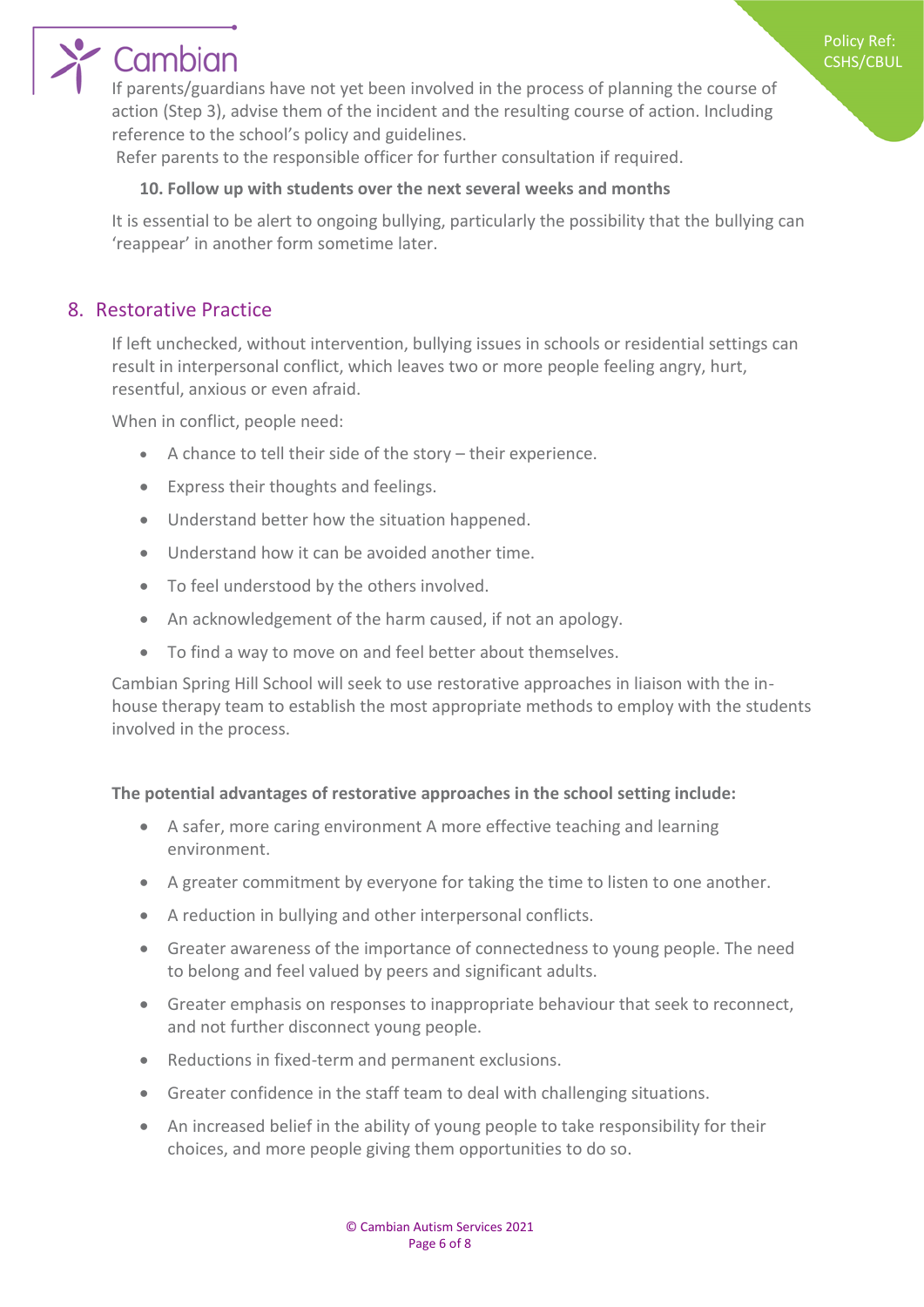

<span id="page-6-0"></span>[https://www.restorativeschoolstoolkit.org/sites/default/files/Restorative%20chat%20-](https://www.restorativeschoolstoolkit.org/sites/default/files/Restorative%20chat%20-%205%20themes%20explanation_0.pdf) [%205%20themes%20explanation\\_0.pdf](https://www.restorativeschoolstoolkit.org/sites/default/files/Restorative%20chat%20-%205%20themes%20explanation_0.pdf)

[https://www.anti-](https://www.anti-bullyingalliance.org.uk/sites/default/files/field/attachment/Restorative_Practice%20-%20FINAL_0.pdf)

[bullyingalliance.org.uk/sites/default/files/field/attachment/Restorative\\_Practice%20-](https://www.anti-bullyingalliance.org.uk/sites/default/files/field/attachment/Restorative_Practice%20-%20FINAL_0.pdf) [%20FINAL\\_0.pdf](https://www.anti-bullyingalliance.org.uk/sites/default/files/field/attachment/Restorative_Practice%20-%20FINAL_0.pdf)

<http://www.restorativethinking.co.uk/schools/resources/>

<https://www.socialthinking.com/>